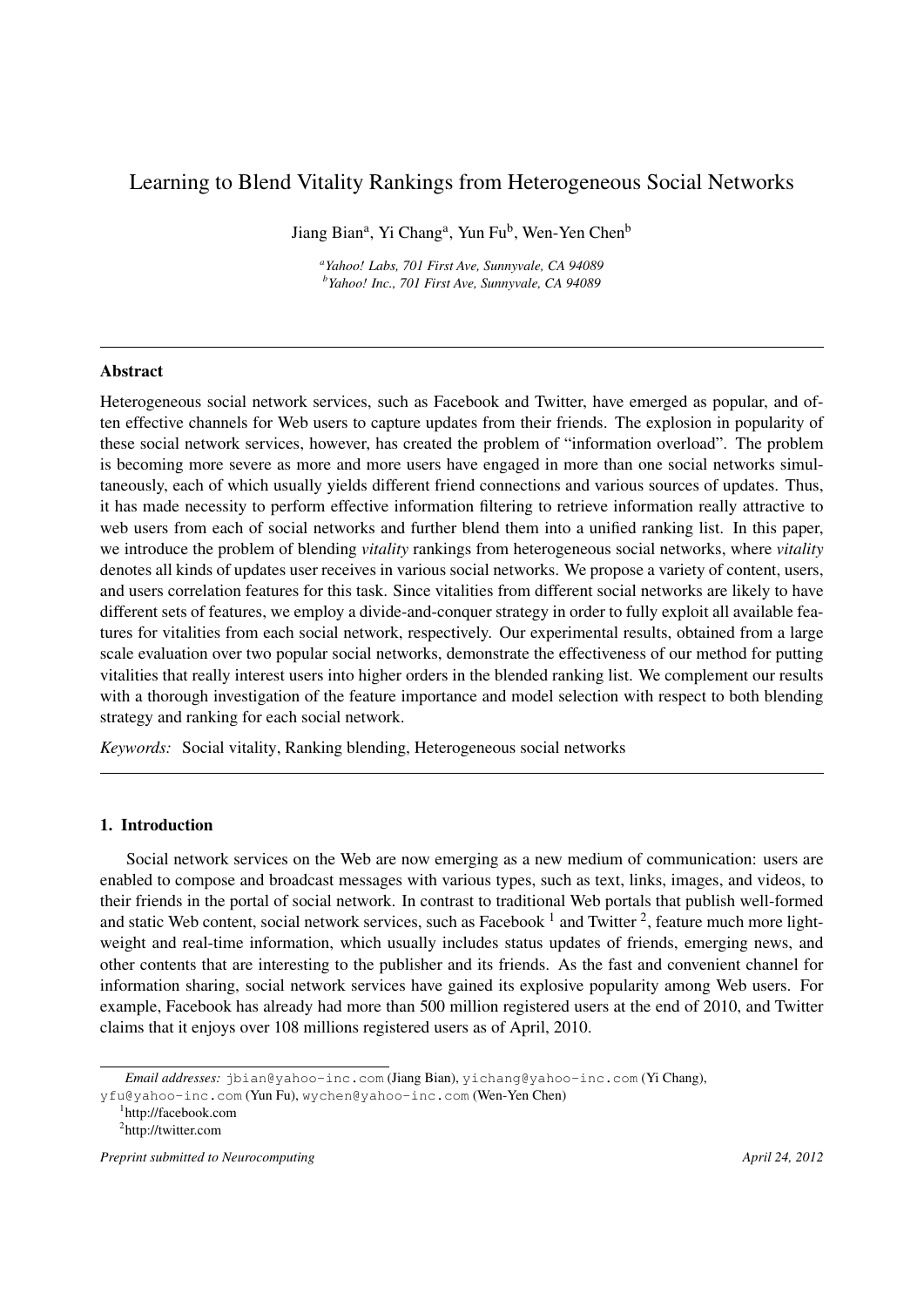Such explosion in popularity of those social network services, however, leads to the problem of "information overload", namely, the sheer amount of information received by ordinary users can easily go beyond their processing capabilities. For instance, it is estimated that active Twitter users received over 300 tweets on average per day as of early 2010. This problem has been becoming more severe since there is growing body of users who actively engage in more than one popular social network services, simultaneously. Thus, to let users more efficiently surf on the Web, it has made necessity to introduce effective information filtering mechanism to identify information most interesting to web users from each social network, and taking one more step, to build a blending method for aggregating interesting information from heterogeneous social networks.

There have been several previous works studying information retrieval in the context of social networks, such as [1, 2]. However, most of them paid attention to only single social network, without considering blending various types of content from different social networks into one unified ranking. Inherently, it is quite a challenging problem. While on the surface many social networks look similar, each individual user has various friends connections and brings in quite different attitudes for obtaining information. Particularly, according to previous studies [3], users on Twitter tend to connect with someone they don't know and are more interested in breaking news or new discovery; while users on Facebook usually connect with others they know and are more apt to post and see local events and issues needed feedback. Therefore, it is very hard to normalize the users' interests on information updates from heterogeneous social networks, which makes it even harder to blend those various types of information into a unified ranking framework.

To address these problems, we propose a new learning framework for blending vitality rankings from heterogeneous social networks, where we use "*vitality*" to represent all various types of updates users receive from different social networks. In particular, we first generalize a couple types of features, describing the content of vitality, the characteristics of the vitality viewer, and the correlation between viewer and vitality poster, as the signals to imply viewer's interests on the vitality. However, since different vitalities are not generated from the same social network service, there are a number of features which are good indicator for user's interests on the vitality under one social network service, while they might be invalid in another social network. For example, the "*like*" behavior in Facebook is a strong signal to indicate that the user *likes* to see the vitality, but Twitter does not include this feature. In our paper, we address this challenge by employing a divide-and-conquer strategy, which fully exploits the available features for each individual vitality, respectively. By using this strategy, we can apply learning-to-rank based algorithms to obtain calibrated and comparable ranking scores for vitalities from different social networks, which then directly leads to a unified ranking list. The results of a large scale evaluation over two popular social networks demonstrate the effectiveness of our method for identifying user-interested vitalities from heterogeneous social networks and blending them into a unified ranking list. We also complement our results with a thorough investigation of the feature importance and model selection for this blending framework.

The main contributions of this paper can be summarized as: (1) Formalizing the problem of blending vitality rankings; (2) Extracting a couple types of features for implying users' interests on vitalities; (3) A divide-and-conquer strategy for ranking and blending vitalities from heterogeneous social networks.

#### 2. Related Work

The recent growth and popularity of online social network services such as Facebook, Twitter, etc., has lead to a surge in the research community. Much of this work has focused on analyzing the network structure and growth patterns. For example, [4] studied the evolution of network structure and group membership in MySpace. [5] studied the topological properties of the social network formed by Twitter users. And, [6] analyzed the relationship strength in the social network of Facebook and LinkedIn. Beyond link structure,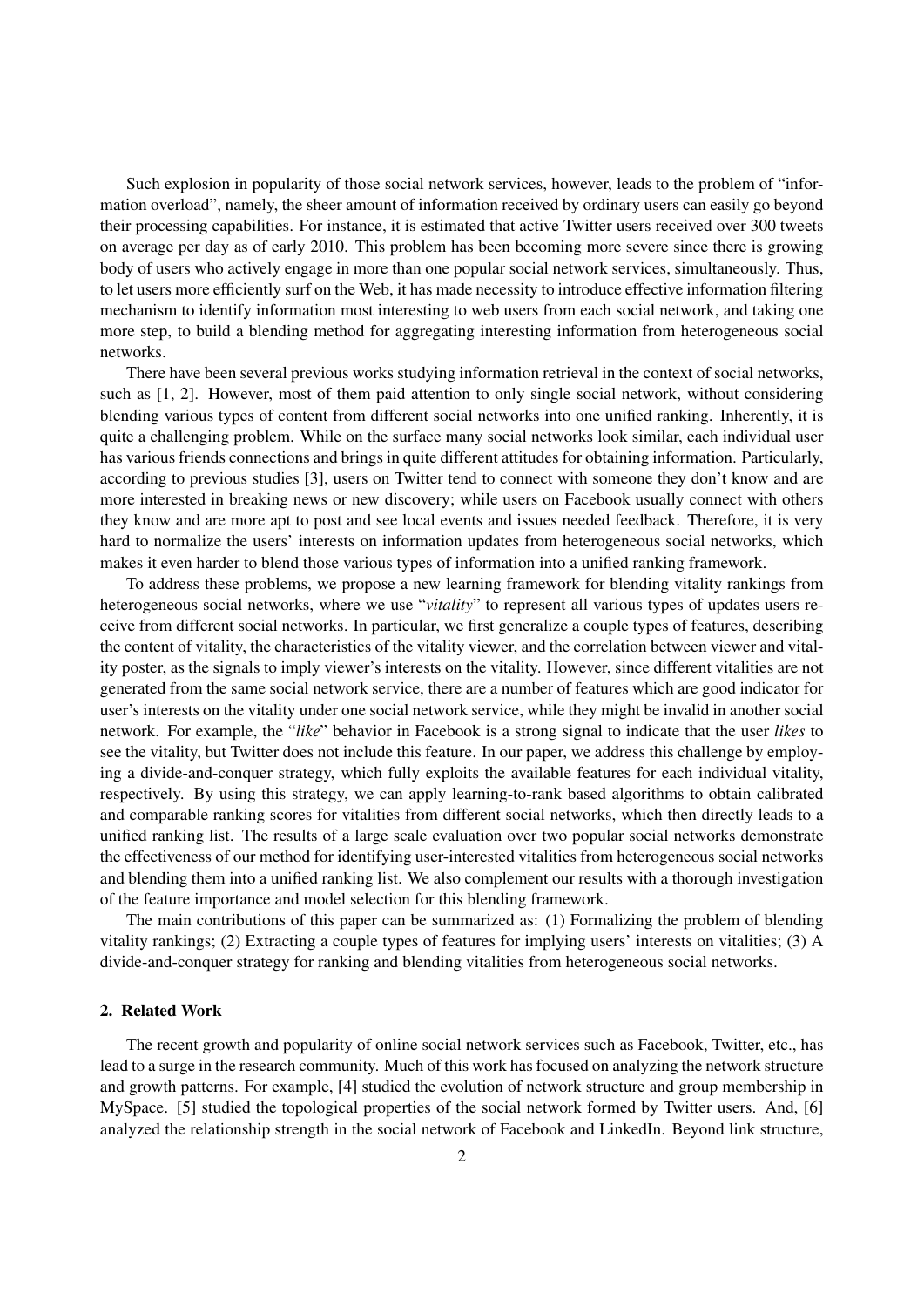[2] studied how to identify influential users in Twitter. However, most of them focused on descriptive analysis and generative models of link structure, without demonstrating how to explore those features for information retrieval and filtering in online social network services. Most recently, [1] investigated using Twitter data to improve the effectiveness of real-time web search. But, they still did not address how to retrieve information from the inside of online social network. In this work, we will investigate both content and network structure in the context of social networks to extract a couple types of features, which are then used for retrieving and filtering content generated inside the social network. In this paper, we will address this problem by applying learning-to-rank techniques, which have been introduced to order things [7].

In recent years, the ranking problem is frequently formulated as a supervised learning problem. These learning-to-rank approaches are capable of combining different kinds of features to train ranking functions. Especially, pair-wise learning-to-rank approaches, including RankSVM [8], RankNet [9], RankBoost [10], and GBRank [11], have become very popular. They learn the ranking function from pair-wise preference data by minimizing the number of contradicting pairs in training data. Most recently, list-wise learning-torank approaches, such as ListNet [12], LambdaMart [13, 14], have been proposed and been shown effective in various ranking applications. In this paper, we will apply both pair-wise and list-wise approaches.

Furthermore, there are several studies which have discussed blend ranking or rank aggregation [15, 16]. But, they targeted the problem of merging the different rankings on the homogeneous set of items, i.e. items in their work belong to the same domain. Recently, some work on desktop search [17] also focused on ranking aggregation over multiple types of documents. Specifically, it first generated specialized ranking results for each document type, and then proposed a method to merge them into a single ranking list. Note that this work still need an extra merging algorithm to make the rankings scores of different document types be comparable. In this paper, we investigate how to blend rankings of vitalities from heterogeneous social networks, and we will propose a new divide-and-conquer strategy for blending rankings, which can transfer the relevance signals between heterogeneous social vitalities so as to ensure their respective ranking scores naturally calibrated and comparable.

# 3. Problem Statement

We now formalize the problem of blending vitality rankings from heterogeneous social networks. Currently, there are a couple of popular social network services on the Web, which are denoted as *SN*1, *SN*2, *· · ·*, *SNk*. These social networks are inherently heterogeneous in the sense that each of them consists of its own set of users and the corresponding network structure. Most recently, there is an increasing number of users who actively engage in more than one social networks. At a certain time point, the user can receive different sets of status updates or other information items from her friends in different social networks. In this paper, we use "*vitality*", denoted as *v*, to represent each of these status updates or information items. Then, we denote the set of vitalities received by user  $u$  from one social network, e.g.  $SN_i$ , as  $V_i(u) = \{v_1^i, v_2^i, \cdots, v_{|V_i|}^i\}$ . If user u does not engage into the social network  $SN_i$ , then  $V_i(u) = \emptyset$ .

As a result, at a specific time point, we can represent the set of all the vitalities user *u* receives from heterogeneous social networks as  $V(u) = V_1(u) \cup V_2(u) \cup \cdots \cup V_k(u)$ . Inspired by the overload of the new coming vitalities for the user that easily happens, the goal of this work is to identify those vitalities that are more important or interesting to the user, followed by one more essential step to blend all of them into a unified ranking list. We illustrate the big picture of the problem in Figure 1.

In this paper, we will fulfill this goal by introducing a learning based framework. Inherently, it is very challenging for building an effective learning based approach for filtering and blending vitalities from heterogeneous social networks: First, the heterogeneity of social networks usually induces that some good signals/features for indicating user's interests on vitalities under one social network might not be valid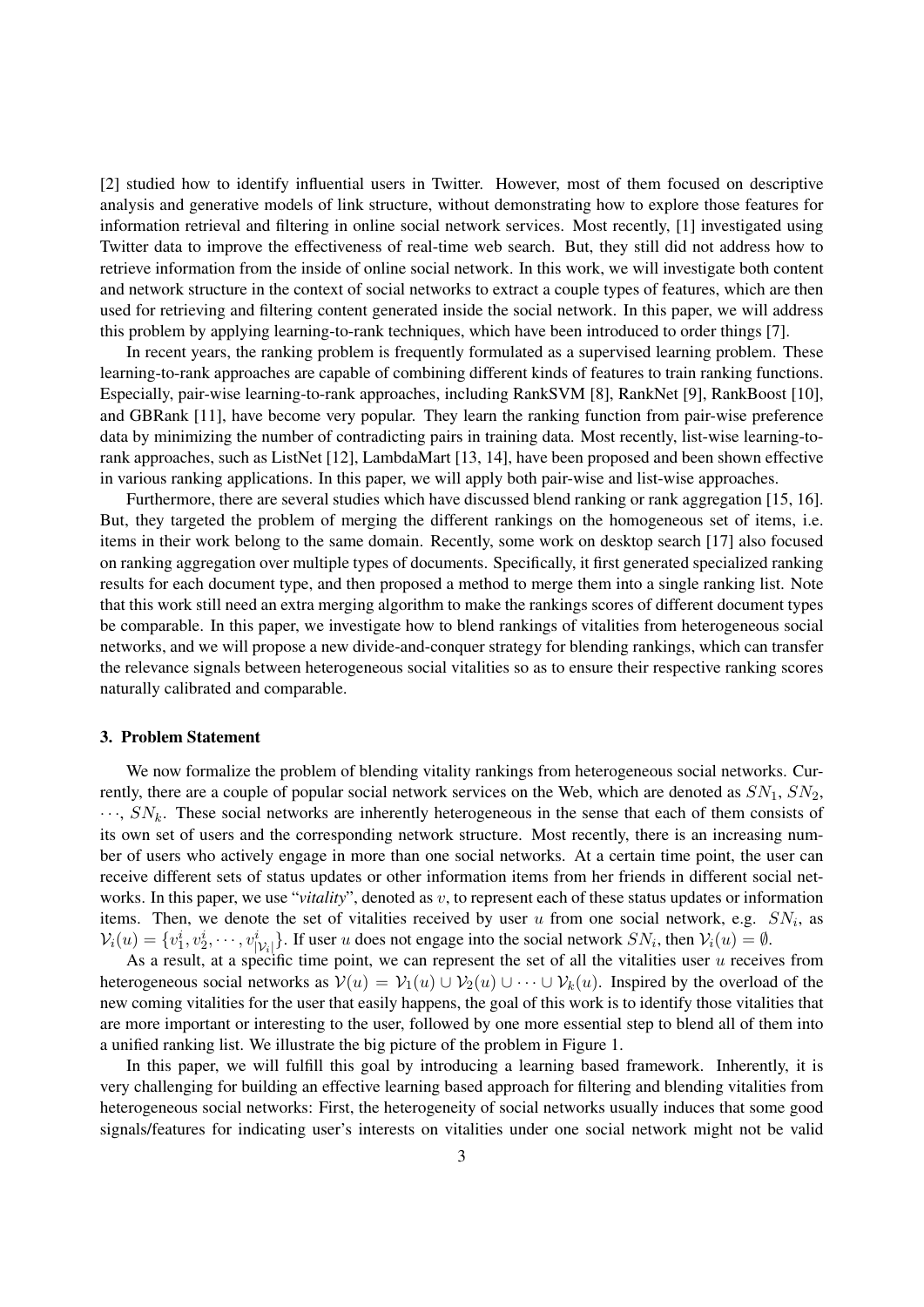

Figure 1: The general framework for filtering and blending vitalities from heterogeneous social networks (SN).

under another social network. Second, even if all vitalities can be normalized into a unified feature space, the range of one feature might be different with respect to different social networks. It is therefore difficult to build a ranking model which can compute calibrated and comparable ranking scores for vitalities from heterogeneous social networks. Furthermore, we need to find an effective way to extract the relevance judgment for each vitality which is then used as ground truth when learning the model. In this paper, we will attempt to address these problems by employing a divide-and-conquer strategy to fully exploit all available features for vitalities from heterogeneous social network, which will be discussed in details in the subsequent section.

# 4. Blending Vitality Rankings

We now introduce our learning based approach for blending vitality rankings from heterogeneous social networks. We focus on the specific characteristics of two heterogeneous social networks, Facebook and Twitter. Generally, we follow a learning to rank framework. Given a user *u* and the set of vitalities  $V(u)$ she receives from heterogeneous social networks at a specific time point, we first derive features for each user-vitality tuple  $\langle u, v \rangle (v \in V(u))$ , (e.g. text of the vitality, user profile, correlation between user and vitality poster), as signals for predicting whether the user feels interested to see the vitality. Then, we take advantage of many types of user feedbacks in two social networks to infer preference judgments for the set of vitalities. After extracting features and preference judgments, we propose a divide-and-conquer strategy for learning the ranking models, which can address the problem of heterogeneous feature sets for different vitalities due to the heterogeneity of multiple social networks. In the following of this section, we will discuss each of these three aspects, respectively.

#### *4.1. Feature Extraction*

Our features are organized around the basic entities for each *user-vitality* tuple, including *vitality*, *user*(i.e. vitality viewer) as well as another latent one, *vitality poster*. We generalize features into a couple of groups, which are reviewed below.

• Content Textual Features: refers to those which are functions of the textual content of the vitalities, such as "*character length of the text*", "*does text contain URL?*", etc. We expect these features to be available in both Facebook and Twitter.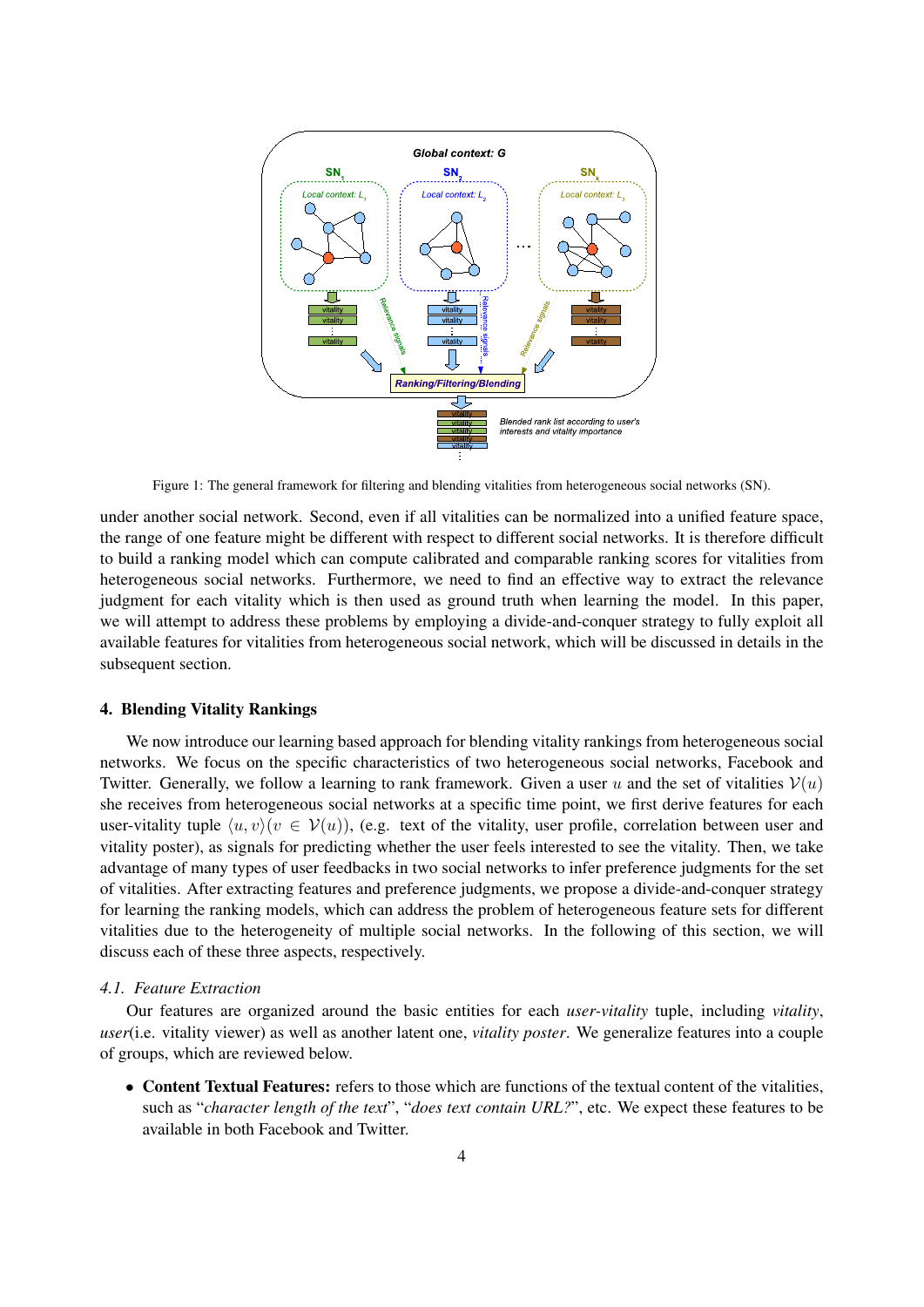- Vitality Non-Textual Features: refers to those which describe non-textual characteristics of each vitality, such as "*vitality type in Facebook*", "*number of existing comments in Facebook*", "*number of retweets in Twitter*" and some temporal features, including "*lifetime of the vitality*" "*if the vitality consists of emerging popular words*", etc. Availability of most of features in this group is dependent on the social network the vitality comes from.
- Viewer Features: refers to those which are functions of the viewer's history in either Facebook of Twitter, such as "*number of friends*", "*number of posted updates*". Since our study focuses on the viewers have both Facebook and Twitter account, we can extract such features from both social networks no matter where the vitality comes from.
- Vitality Poster Features: refers to those which are functions of the vitality poster's history in either Facebook of Twitter. Some of features in this group are available for both Facebook and Twitter, such as "*number of friends*", while others are unique to only one social network, such as "*total number of received comments in Facebook*", "*total number of received retweets in Twitter*", etc.
- *•* Viewer-User Relationship Features: refers to those which represent the communication, profile similarity, and mutual behaviors between the viewer and the user. Some of features in this group are available for both Facebook and Twitter, such as "*number of mutual friends*", while others are unique to only one social network, such as "*similarity in terms of Facebook profile (age, gender, location, interests...)*", "*number of mutual retweets in Twitter*", etc.
- Word Unigram Features: beyond the above 5 types of features, we also derive word unigram features from the text of vitalities (from both Facebook and Twitter). As a simple feature selection method, only the most frequent 1000 words are included. And, we have excluded the stop-words.

Note that, social vitalities can be generated from heterogeneous social networks, but, since different social networks usually yield similar structures and utilities, social vitalities from heterogeneous social networks can still have a certain fraction of mutual features. In this paper, more than 60% features as introduced above are valid and available for both Facebook and Twitter.

#### *4.2. Preference Extraction*

In social network services, there are several other kinds of user behaviors beyond posting vitalities. For example, users can reply or provide evaluation to the vitality. All these behavior can imply that the user is interested in the content of the vitality. Under different social network services, the user behaviors can also be diverse. Particularly, in Facebook, after browsing the list of received vitalities, user can express her interests on it by *"commenting"* a sentence, clicking the *"like"* button, or *"sharing"* it again; while in Twitter, user can express her interests by *"retweeting"* or *"replying"*.

In this paper, we examine such users behaviors data to extract a set of preference judgment. In particular, for each user *u* and her received vitality list from one social network  $V_i(u)$ ,  $(i = 1, \dots, k)$  at a specific time point (we use Facebook as the example), if there is a pair of vitalities,  $(v_1, v_2)$ , where  $v_1$  was *"commented"*, *"liked"*, or *"shared"* while  $v_2$  was not, we then say  $v_1$  is preferred over  $v_2$ , denoted by  $v_1 \succ v_2$ . Similarly, we use the corresponding user behaviors *"retweeting"* and *"replying"* in Twitter to extract preference. All the extracted preference information will be directly integrated into the pairwise learning-to-ranking approach.

Note that, various user behaviors might infer different levels of user interests, and this problem is out of the range of this paper. We will explore it in future. Also, note that, it is not necessary to extract preference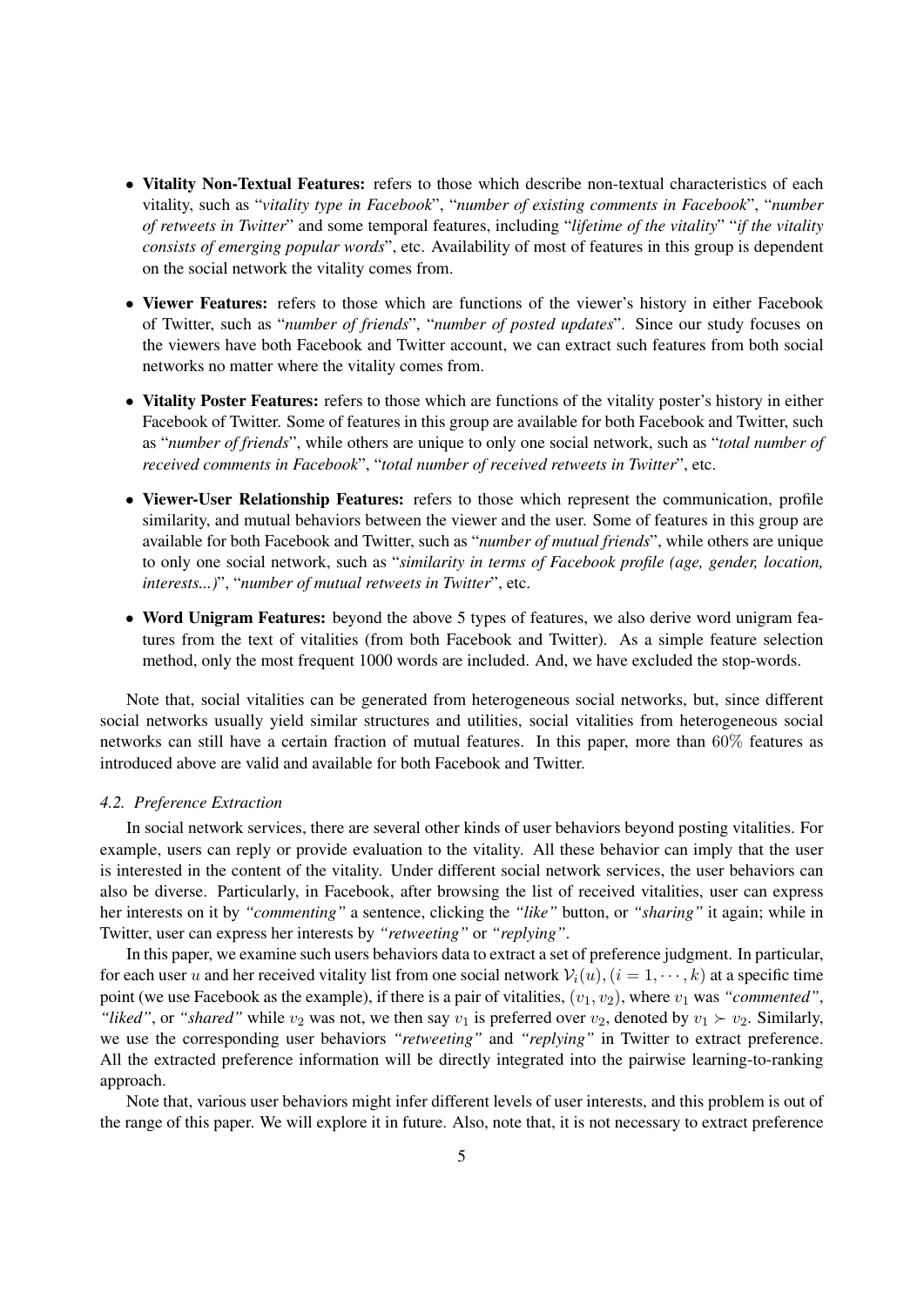| <b>Algorithm 1 Ranking Vitalities Using Union Feature Space</b> |                                                                                                                     |  |  |  |
|-----------------------------------------------------------------|---------------------------------------------------------------------------------------------------------------------|--|--|--|
|                                                                 | <b>Data:</b> $\mathcal{D}$ : the whole training data set                                                            |  |  |  |
|                                                                 | $\mathcal{D}_{\text{facebook}}$ : the training data set from Facebook                                               |  |  |  |
|                                                                 | $\mathcal{D}_{\text{twitter}}$ : the training data set from Twitter                                                 |  |  |  |
|                                                                 | <b>Tools:</b> TRAINMLR( $D$ , $F$ ): learning to rank algorithm based on training set $D$ using feature space $F$ . |  |  |  |
|                                                                 | TRAIN-MODEL:                                                                                                        |  |  |  |
|                                                                 | $\mathcal{F}_{union} = \mathcal{F}_{mutual} \cup \mathcal{F}_{facebook} \cup \mathcal{F}_{twitter}$                 |  |  |  |
| 2.                                                              | Map each vitality into $\mathcal{F}_{union}$ , with setting 0 value for invalid features.                           |  |  |  |
| 3.                                                              | $\mathcal{M}_{\text{union}} \leftarrow \text{TRAINMLR}(\mathcal{D}, \mathcal{F}_{\text{union}})$                    |  |  |  |

between vitalities from different social networks, as our learning method described in the following will ensure the predicted scores of vitalities from heterogeneous social networks naturally calibrated and comparable, even without explicit preference between vitalities from different social networks during training.

#### *4.3. Ranking Models*

Due to the heterogeneity of multiple social networks, even though there are a large fraction of overlapping features for vitalities from distinct social networks, a set of features available for vitalities from Facebook are missing for those from Twitter, and vice versa. Formally, according to above introduction to feature extraction, we can divide the whole feature space  $\mathcal F$  into three subsets:  $\mathcal F_{\text{mutual}}$  (including features available for both Facebook and Twitter),  $\mathcal{F}_{\text{facebook}}$  (including features available only for Facebook),  $\mathcal{F}_{\text{twitter}}$  (including features available only for Twitter).

If we train separate ranking models for vitalities from Facebook and Twitter respectively, it cannot ensure that the ranking scores of all vitalities are calibrated and comparable for a direct blending. The straightforward method to address this problem is to map all vitalities from different social networks into the same feature space. As shown in Algorithm 1, we union all features together to form up a new feature space,  $\mathcal{F}_{union}$ . We then map each vitality into  $\mathcal{F}_{union}$ . For those features that are invalid for the vitality, we simple set the value as 0.

Since Algorithm 1 sets many features as 0 value, especially those Facebook- or Twitter-specific features, it still cannot fully exploit all available features for learning the ranking model. In contrast, it even reduces the effects of those Facebook- or Twitter-specific features. However, many of such features are important signals to indicate users' interests under the corresponding social network. To address this problem, we further propose a divide-and-conquer strategy, which can be summarized as Algorithm 2.

For this new algorithm, in Step 1 and 2, we learn separate ranking models,  $M_{\text{facebook}}$  and  $M_{\text{twitter}}$ , using vitalities from Facebook and Twitter, respectively. Step 3 learns a ranking model  $M_{\text{mutual}}$  using data from both Facebook and Twitter but with only the features available for both social networks. Then, by using  $M_{\text{mutual}}$ , we can map Facebook vitalities  $\mathcal{D}_{\text{facebook}}$  and Twitter vitalities  $\mathcal{D}_{\text{twitter}}$  into respective scores with only using mutually available features, as stated in Step 4 and 5. After that, we can use these scores as additional features to learn composite ranking models for two social networks,  $M_{\text{facebook\_comp}}$ and  $M<sub>twitter\_comp</sub>$ . Note that each individual of these two composite models has leveraged data from both Facebook and Twitter.

To rank vitalities (both vitalities from Facebook and those from Twitter) for the certain user, we apply  $M_{\text{facebook\_comp}}$  and  $M_{\text{twitter\_comp}}$  to Facebook vitalities and Twitter ones respectively. Then, we can obtain the ranking by sorting their ranking scores. Since these two models are both trained based on all data, the predicted grades are naturally calibrated and comparable. As a result, we can directly blend Facebook vitalities and Twitter vitalities according to their ranking scores.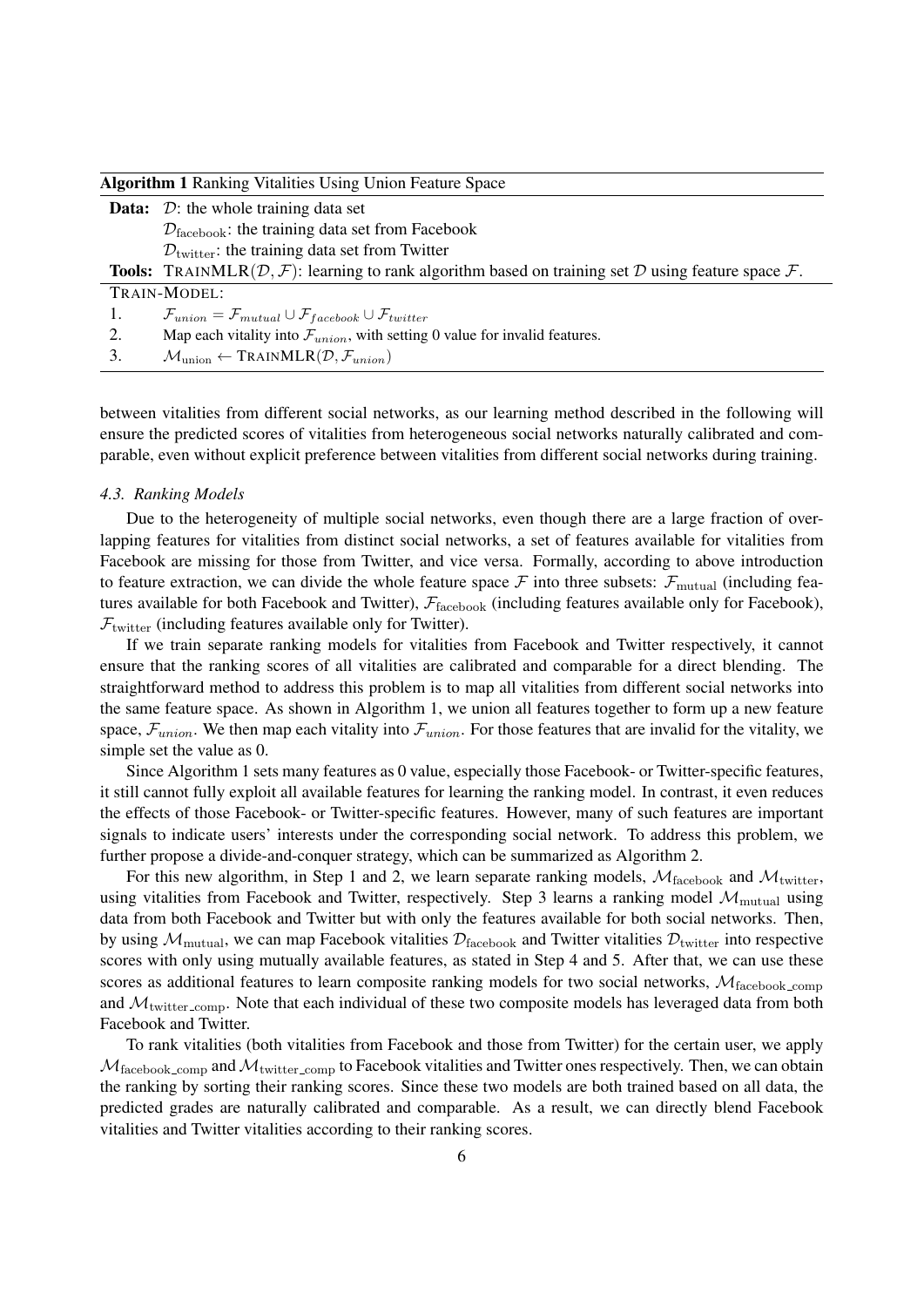| <b>Algorithm 2</b> A Divide-and-Conquer Strategy for Blending Vitality Rankings |                                                                                                                                                                   |  |  |
|---------------------------------------------------------------------------------|-------------------------------------------------------------------------------------------------------------------------------------------------------------------|--|--|
|                                                                                 | <b>Data:</b> $\mathcal{D}$ : the whole training data set                                                                                                          |  |  |
|                                                                                 | $\mathcal{D}_{\text{facebook}}$ : the training data set from Facebook                                                                                             |  |  |
|                                                                                 | $Dtwitter$ : the training data set from Twitter                                                                                                                   |  |  |
|                                                                                 | <b>Tools:</b> TRAINMLR( $D$ , $F$ ): learning to rank algorithm based on training set D using feature space $F$ .                                                 |  |  |
|                                                                                 | PREDICT(D, M): compute the ranking scores for the dataset D using model M.                                                                                        |  |  |
|                                                                                 | TRAIN-MODEL:                                                                                                                                                      |  |  |
| 1.                                                                              | $\mathcal{M}_{\text{facebook}} \leftarrow \text{TRAINMLR}(\mathcal{D}_{\text{facebook}}, \{\mathcal{F}_{mutual}, \mathcal{F}_{facebook}\})$                       |  |  |
| 2.                                                                              | $\mathcal{M}_{\text{twitter}} \leftarrow \text{TRAINMLR}(\mathcal{D}_{\text{twitter}}, \{\mathcal{F}_{mutual}, \mathcal{F}_{twtiter}\})$                          |  |  |
| 3.                                                                              | $\mathcal{M}_{\text{mutual}} \leftarrow \text{TRAINMLR}(\mathcal{D}, \mathcal{F}_{both})$                                                                         |  |  |
| 4.                                                                              | $\mathbf{y}_{\text{facebook}} \leftarrow \text{PREDICT}(\mathcal{D}_{\text{facebook}}, \mathcal{M}_{\text{mutual}})$                                              |  |  |
| 5.                                                                              | $\mathbf{y}_{\text{twitter}} \leftarrow \text{PREDICT}(\mathcal{D}_{\text{twitter}}, \mathcal{M}_{\text{mutual}})$                                                |  |  |
| 6.                                                                              | $\mathcal{M}_{\text{facebook\_comp}} \leftarrow \text{TRANMLR}(\mathcal{D}_{\text{facebook}}, \{ \mathbf{y}_{\text{facebook}}, \mathcal{F}_{\text{facebook}} \})$ |  |  |
| 7.                                                                              | $\mathcal{M}_{\text{twitter\_comp}} \leftarrow \text{TRANMLR}(\mathcal{D}_{\text{twitter}}, \{y_{\text{twitter}}, \mathcal{F}_{\text{twitter}}\})$                |  |  |

Note that our propose algorithm is quite general, and it can apply any state-of-the-art learning to rank method as TRAINMLR. In this paper, we employ a pair-wise algorithm, Gradient Boosted Decision Tree (GBDT) [18], and a list-wise algorithm, ListNet [12], to learn the ranking function for TRAINMLR.

# 5. Experimental Setup

## *5.1. Datasets*

*User set:* To collect vitalities from Facebook and Twitter, we first collect a set of users who have registered on both Facebook and Twitter. This user set is obtained from a commercial online portal service which can allow users to integrate their Facebook and Twitter accounts into one single portal. All users have been anonymized, and each user is represented using a ID without any meaning. From the whole set of users, we select a subset by filtering those who have no behavior in consecutive two days. By doing that, we keep the users who are active on both Facebook and Twitter. From this subset, we totally sample 5000 users.

*User-vitality tuples:* Our dataset was collected in order to simulate a user's experience within this online portal service. For one user, when she accesses this portal service, we collected 20 most recent vitalities from Facebook and Twitter, respectively. Then, these 40 vitalities form up one *user access session*. One user could access this online portal service for several times one day. To avoid duplicate vitalities in different sessions for one user, we only record one session for one user per day. In our experiment, we record the first one for those users who have more than one access in one day. And, we totally collect one week data in Jan, 2011. In our experiment, we use the first 5 days data as training set, the 6th day data for validation, and the 7th day data as testing set.

*Relevance judgments:* In our experiment, all user-vitality tuples are labeled automatically based on user behaviors information. In particular, for one user-vitality tuple, we check whether this user have taken any behavior (*"like", "comment", "retweet",* etc) on this vitality two days later after we collect this tuple. If there has been any behavior, we label that this user is *"interested"* in this vitality, otherwise, we label it as *"not-interested"*.

Note that, we further filter those user access session which does not have any labeled *"interested"* tuple. Finally, we have totally 29642 user access sessions, where 21089 sessions are used as training set, 4256 are used for validation, and the other 4297 are used as testing set. In Table 1 demonstrates the ratio of both *"interested"* and *"not-interested"* vitalities in training, validation, and testing dataset.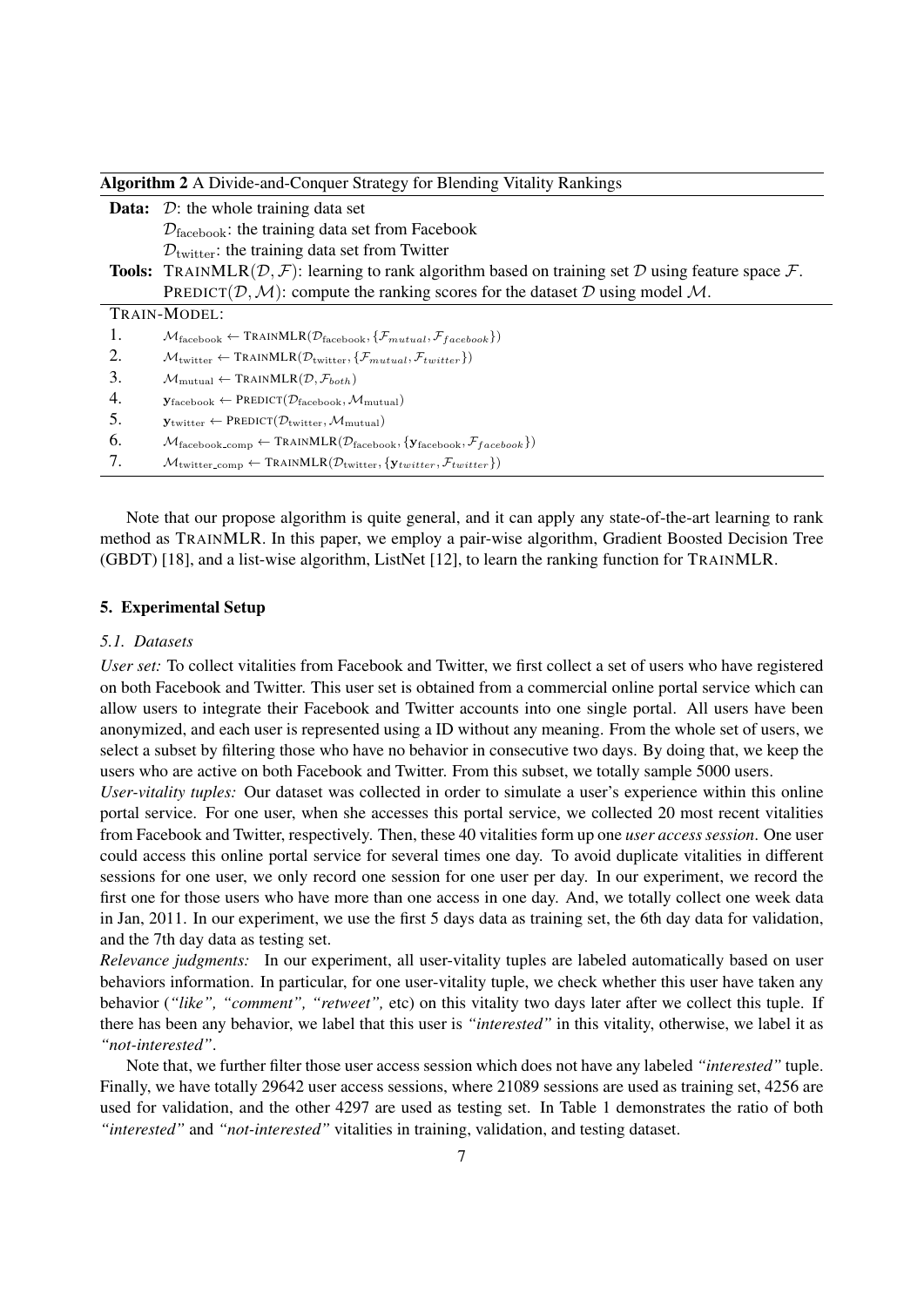| <b>Dataset</b> | interested | not-interested |
|----------------|------------|----------------|
| Training       | 19.8%      | 80.2\%         |
| Validation     | 21.2\%     | 78.8%          |
| Testing        | $20.7\%$   | 79.3%          |

Table 1: Data distribution in sense of relevance labeling for vitalities

## *5.2. Evaluation Metrics*

We adapt the following information retrieval metrics to evaluate the performance of blending vitality rankings

Mean Reciprocal Rank(MRR): The MRR of each session is the reciprocal of the rank at which the first *interested* vitality was returned, or 0 if none of the top *N* results contained a user *interested* one. The score for a sequence of sessions is the mean of the individual session's reciprocal ranks. Thus, MRR is computed as  $MRR = \frac{1}{|\mathcal{S}|} \sum_{s \in \mathcal{S}} \frac{1}{r_s}$  $\frac{1}{r_s}$ , where *S* is a set of sessions,  $r_s$  is the rank of the first *interested* vitality in session *s*.

Precision at K: for a given session, *P*@*K* reports the fraction of vitalities ranked in the top *K* results that are labeled as *interested*. This metric measures overall user potential satisfaction with the top *K* results.

Mean Average of Precision(MAP): Average precision for each session is defined as the mean of the precision at *K* values calculated after each user *interested* vitality was retrieved. The MAP value is defined as the mean of average precisions of all sessions in the test set, i.e. MAP =  $\frac{1}{|S|} \sum_{s \in S}$  $\sum_{r=1}^{N} (P@r \cdot rel(r))$  $\frac{F \& F \cdot (F)}{|R_s|}$ , where  $R_s$  is the set of *interested* vitalities for session *s*, *r* is the rank, *N* is the number of retrieved vitalities, *rel*() is a binary function on the "*interested*" of a given rank.

#### *5.3. Compared Methods*

In our study, we compare our proposed approach with several baseline methods, as listed in Table 2.

| <b>Method</b>                                                   | <b>Description</b>                                                                                                             |  |  |  |  |
|-----------------------------------------------------------------|--------------------------------------------------------------------------------------------------------------------------------|--|--|--|--|
| (Time, Time)                                                    | Rank Facebook and Twitter vitalities based on timestamp, and blend two rankings                                                |  |  |  |  |
|                                                                 | using round-robin method.                                                                                                      |  |  |  |  |
| $(\mathcal{M}_{\text{union}}, \mathcal{M}_{\text{union}})$      | <b>(Baseline)</b> All the vitalities are represented using the union feature space. Use $\mathcal{M}_{\text{union}}$           |  |  |  |  |
|                                                                 | to compute ranking scores for all vitalities, and then blend them directly based on                                            |  |  |  |  |
|                                                                 | calculated scores.                                                                                                             |  |  |  |  |
| $(\mathcal{M}_{\text{facebook}}, \mathcal{M}_{\text{twitter}})$ | Use $M_{\text{facebook}}$ and $M_{\text{twitter}}$ to compute ranking scores for facebook and twitter                          |  |  |  |  |
|                                                                 | vitalities, respectively, and then blend them directly based on calculated scores.                                             |  |  |  |  |
| $(\mathcal{M}_{\text{mutual}}, \mathcal{M}_{\text{mutual}})$    | Use $\mathcal{M}_{\text{mutual}}$ to compute ranking scores for both facebook and twitter vitalities, and                      |  |  |  |  |
|                                                                 | then blend them directly based on calculated scores.                                                                           |  |  |  |  |
| $(\mathcal{M}_{\text{facebook}}, \mathcal{M}_{\text{mutual}})$  | Use $\mathcal{M}_{\text{facebook}}$ and $\mathcal{M}_{\text{mutual}}$ to compute ranking scores for facebook and twitter vi-   |  |  |  |  |
|                                                                 | talities, respectively, and then blend them directly based on calculated scores.                                               |  |  |  |  |
| $(\mathcal{M}_{\text{mutual}}, \mathcal{M}_{\text{twitter}})$   | Use $\mathcal{M}_{\text{mutual}}$ and $\mathcal{M}_{\text{twitter}}$ to compute ranking scores for facebook and twitter vital- |  |  |  |  |
|                                                                 | ities, respectively, and then blend them directly based on calculated scores.                                                  |  |  |  |  |
| $(\mathcal{M}_{\text{facebook\_comp}},$                         | Use $\mathcal{M}_{\text{facebook\_comp}}$ and $\mathcal{M}_{\text{twitter\_comp}}$ to compute ranking scores for facebook and  |  |  |  |  |
| $\mathcal{M}_{\text{twitter\_comp}}$                            | twitter vitalities, respectively, and then blend them directly based on calculated scores.                                     |  |  |  |  |

Table 2: Compared methods in the experiments

## 6. Experimental Results

## *6.1. Blending Vitality Rankings*

In this experiment, we train all kinds of ranking models based on the training dataset, with parameter tuning on the validation dataset. Then, we test the respective results on the remainder hold-out testing dataset.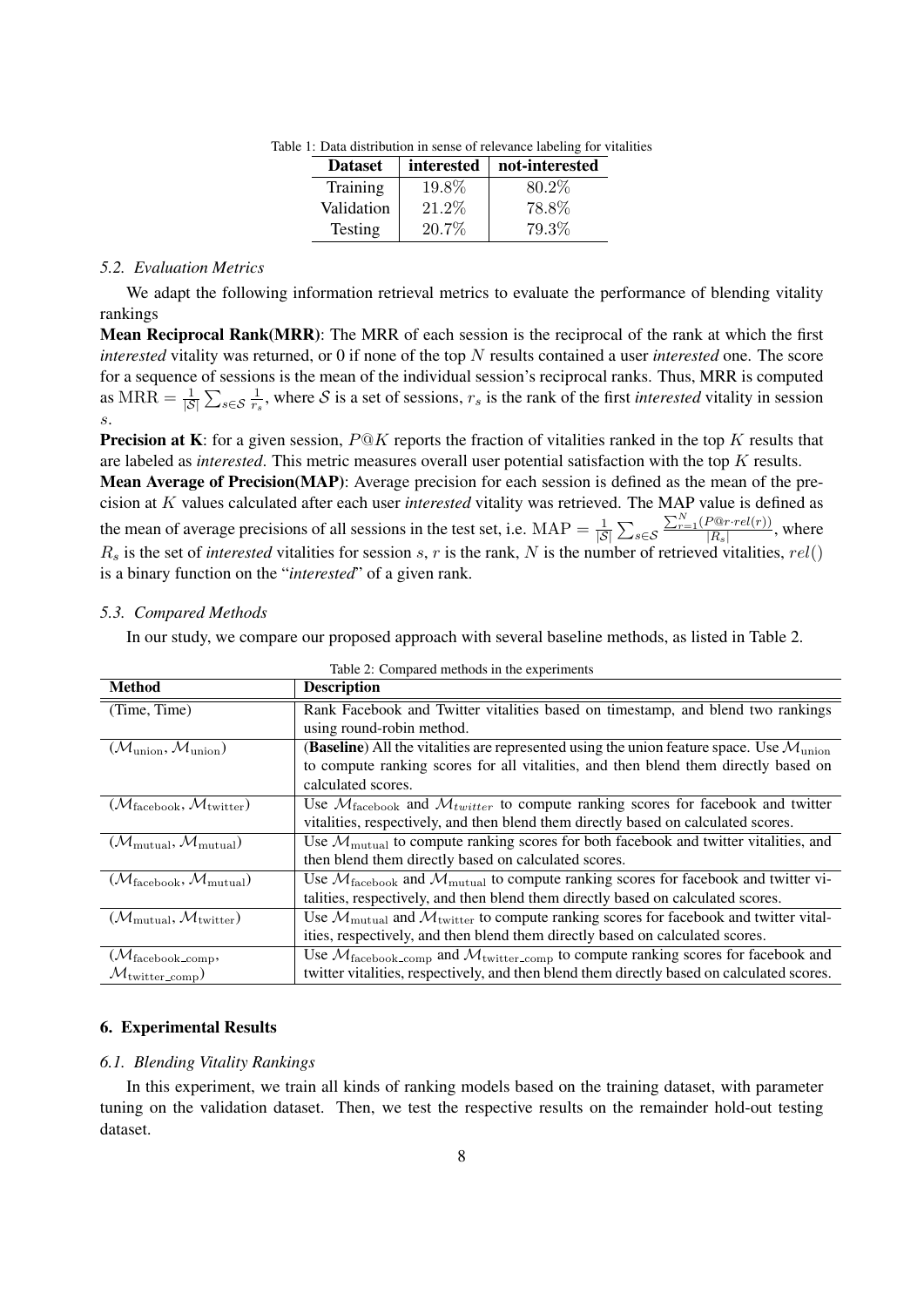

Figure 2: Precision at *K* for all the compared methods as listed in Table 2 using GBDT or ListNet

Figure 2(a) and 2(b) illustrate the Precision at *K* of all compared methods as listed in Table 2, where we apply GBDT in Figure 2(a) and ListNet in Figure 2(b). We also illustrate the MAP and MRR scores for all compared methods in Table 3. From these figures and tables, we can observe that ListNet can reach a little better performance than GBDT. More importantly, we can find that  $(M_{\text{facebook comp}}, M_{\text{twitter comp}})$ can reach better performance than other methods. In particular, by using ListNet, the Precision@1 of ( $M_{\text{facebook\_comp}}$ ,  $M_{\text{twitter\_comp}}$ ) can reach 77%, compared to 71% Precision@1 exhibited by ( $M_{\text{facebook}}$ ,  $M_{\text{twitter}}$ ), 54% exhibited by ( $M_{\text{mutual}}$ ,  $M_{\text{mutual}}$ ), and 57% obtained by ( $M_{\text{union}}$ ,  $M_{\text{union}}$ ). Table 3 also demonstrates that ( $M_{\text{facebook\_comp}}$ ,  $M_{\text{twitter\_comp}}$ ) can perform better than the other methods. After conducting t-test in terms of MAP with respect to both learning algorithms, we find that the improvements of  $(M_{\text{facebook\_comp}}, M_{\text{twitter\_comp}})$  over other methods are statistically significant (p-value $< 0.03$ ).

| Tuble by the all and the following the model of the control of the control of the control of the control of the |            |            |               |                 |  |  |  |
|-----------------------------------------------------------------------------------------------------------------|------------|------------|---------------|-----------------|--|--|--|
| Method                                                                                                          | MRR (GBDT) | MAP (GBDT) | MRR (ListNet) | $MAP$ (ListNet) |  |  |  |
| $(\mathcal{M}_{\text{union}}, \mathcal{M}_{\text{union}})$                                                      | 0.612      | 0.424      | 0.617         | 0.426           |  |  |  |
| $(\mathcal{M}_{\text{facebook}}, \mathcal{M}_{\text{twitter}})$                                                 | 0.782      | 0.485      | 0.790         | 0.488           |  |  |  |
| $(\mathcal{M}_{\text{mutual}}, \mathcal{M}_{\text{mutual}})$                                                    | 0.586      | 0.389      | 0.585         | 0.387           |  |  |  |
| $(\mathcal{M}_{\text{facebook}}, \mathcal{M}_{\text{mutual}})$                                                  | 0.662      | 0.441      | 0.670         | 0.442           |  |  |  |
| $(\mathcal{M}_{\text{mutual}}, \mathcal{M}_{\text{twitter}})$                                                   | 0.670      | 0.453      | 0.675         | 0.455           |  |  |  |
| $(\mathcal{M}_{\text{facebook\_comp}}, \mathcal{M}_{\text{twitter\_comp}})$                                     | 0.814      | 0.502      | 0.821         | 0.507           |  |  |  |

Table 3: MRR and MAP for all compared methods

## *6.2. Feature Importance*

From the above experimental results, we have demonstrated that using Facebook- or Twitter-specific features ( $\mathcal{F}_{\text{facebook}}$  or  $\mathcal{F}_{\text{twitter}}$ ) can significantly boost the performance of blending vitality rankings over the baseline method. It is thus worth investigating which features are highly valued by those compared ranking models, as presented in Algorithm 2. We rank features by the descending order of the importance in ListNet and show the top five in Table 4.

From Table 4, we can find that, for both  $M_{\text{facebook\_comp}}$  and  $M_{\text{twitter\_comp}}$ , the composite features **y**facebook and **y**twitter have played an important role in ranking. If we learn separate ranking models for Facebook and Twitter vitalities, i.e.  $M_{\text{facebook}}$  and  $M_{\text{twitter}}$ , some overlapping important features will replace the roles of composite features. This table can also indicate that different sets of features are more important for vitalities from different social networks. However, for the baseline approach  $M_{\text{union}}$ , since all vitalities are mapped into one feature space and are used together to learn the ranking model, the ranking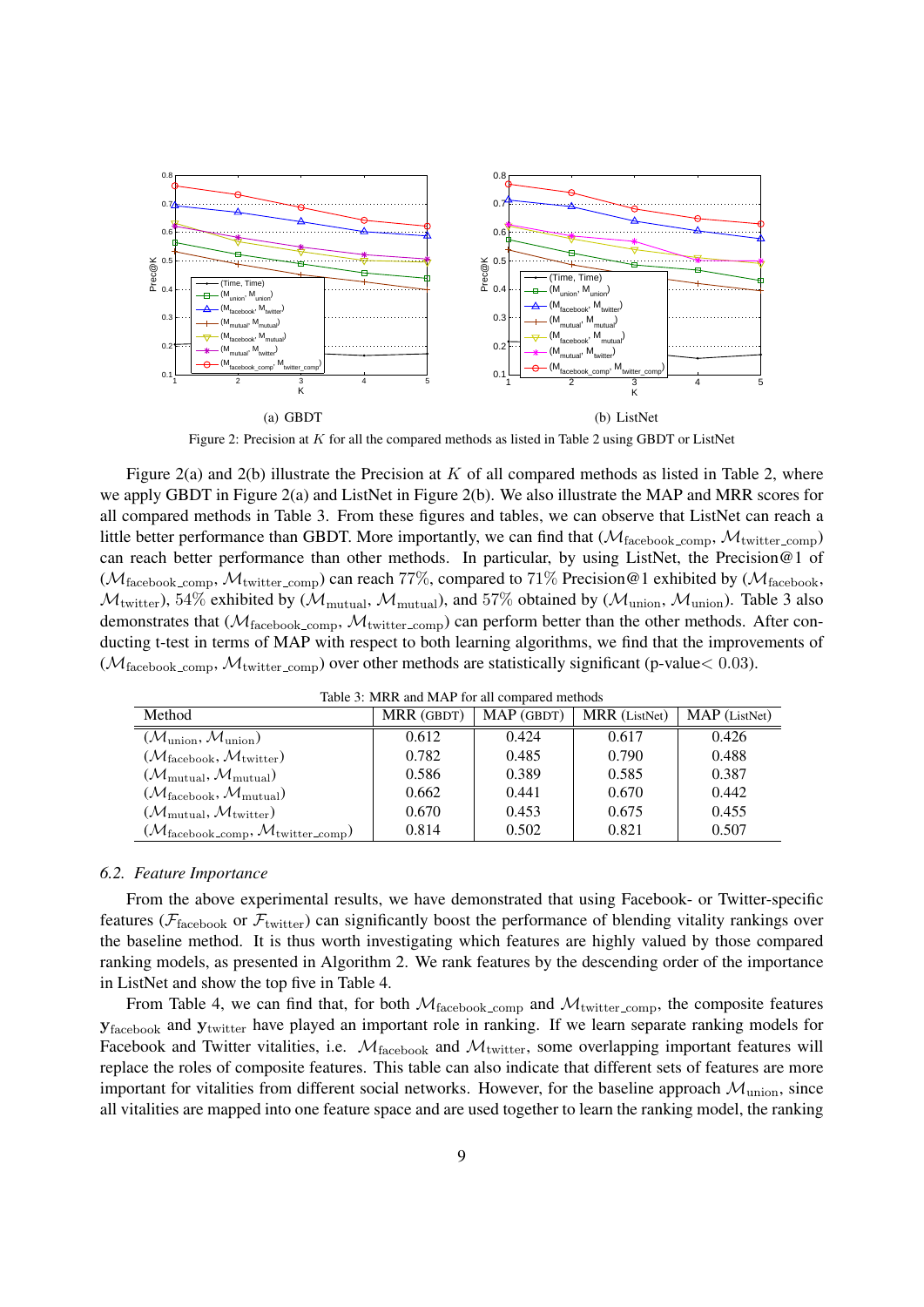| $\mathcal{M}_{\mathrm{facebook\_comp}}$ | $\mathcal{M}_{\rm twitter\_comp}$ | $\mathcal{M}_{\rm facebook}$ | $\mathcal{M}_{\rm twitter}$  | $\mathcal{M}_{\rm union}$   |
|-----------------------------------------|-----------------------------------|------------------------------|------------------------------|-----------------------------|
| whether the facebook vital-             | whether the twitter vitality      | does vitality text contain   | whether the twitter vitality | number of mutual commu-     |
| ity type is photo?                      | type is "retweet"?                | viewer's username?           | type is "retweet"?           | nicated vitalities during a |
|                                         |                                   |                              |                              | certain time                |
| <b>Y</b> facebook                       | whether the twitter vitality      | whether the facebook vital-  | does vitality text contain   | does vitality text contain  |
|                                         | contain "@viewer's user-          | ity type is photo?           | viewer's username?           | viewer's username?          |
|                                         | name"?                            |                              |                              |                             |
| number of facebook com-                 | Ytwitter                          | number of mutual commu-      | whether the twitter vitality | one popular unigram word    |
| ments the viewer post dur-              |                                   | nicated vitalities during a  | contain "@viewer's user-     | feature                     |
| ing a certain time                      |                                   | certain time                 | name"?                       |                             |
| number of existing "like"               | number of "retweet" the           | number of emotional sym-     | number of mutual friends     | one popular unigram word    |
| for the facebook vitality               | viewer post during a certain      | <b>bols</b>                  |                              | feature                     |
|                                         | time                              |                              |                              |                             |
| number of existing face-                | number of existing retweet        | number of facebook com-      | number of mutual commu-      | number of emotional sym-    |
| book comments for the                   | for the twitter vitality          | ments the viewer post dur-   | nicated vitalities during a  | <b>bols</b>                 |
| facebook vitality                       |                                   | ing a certain time           | certain time                 |                             |

Table 4: The top-5 most important features for compared ranking models.

performance depends on more on overlapping features, while the effects of Facebook- or Twitter-specific features are diluted.

Based on our experiments, we also find that word unigram features do not yield much contribution to vitality ranking except  $\mathcal{M}_{\text{union}}$ . Table 5 illustrates the MRR and MAP values for all compared methods by using GBDT with or without word unigram features. From the table, we can find that the removing word unigram features results in very little decreasing in MRR and MAP except *M*union. After computing the feature importance, we find that some words, such as "*birthday*", "*deals*", yield much contribution to the performance of  $M_{\text{union}}$ , which indicates some words can imply users' interest when there is few complex features. And, we can observe the similar results when using ListNet.

| Method                                                                      | <b>MRR</b> | $MRR$ (w/o unigram) | MAP   | $MAP$ (w/o unigram) |
|-----------------------------------------------------------------------------|------------|---------------------|-------|---------------------|
| $(\mathcal{M}_{\text{union}}, \mathcal{M}_{\text{union}})$                  | 0.612      | 0.502               | 0.424 | 0.338               |
| $(\mathcal{M}_{\text{facebook}}, \mathcal{M}_{\text{twitter}})$             | 0.782      | 0.779               | 0.485 | 0.483               |
| $(\mathcal{M}_{\text{mutual}}, \mathcal{M}_{\text{mutual}})$                | 0.586      | 0.575               | 0.389 | 0.380               |
| $(\mathcal{M}_{\text{facebook}}, \mathcal{M}_{\text{mutual}})$              | 0.662      | 0.661               | 0.441 | 0.441               |
| $(\mathcal{M}_{\text{mutual}}, \mathcal{M}_{\text{twitter}})$               | 0.670      | 0.667               | 0.453 | 0.451               |
| $(\mathcal{M}_{\text{facebook\_comp}}, \mathcal{M}_{\text{twitter\_comp}})$ | 0.814      | 0.811               | 0.502 | 0.501               |

Table 5: MRR and MAP for all compared methods with and without word unigram features

#### *6.3. Discussions*

To complement the empirical finding in this section, we will provide some insightful discussions that further justify the advantage of our new strategy for blending vitality rankings.

The baseline approach, ( $M_{\text{union}}$ ,  $M_{\text{union}}$ ), maps all vitalities into a union feature space and learns a single model for both Facebook and Twitter vitalities. This causes many 0-valued features, especially many of those in  $\mathcal{F}_{\text{facebook}}$  or  $\mathcal{F}_{\text{twitter}}$  which are specific for individual social network. This will accordingly reduce the effects of these special features in  $\mathcal{M}_{\text{union}}$ . The approach using only overlapped features, (*M*mutual, *M*mutual), even underperforms the baseline approach, because it does not use any Facebook- or Twitter-specific features, which are important signals for indicating users' interests in the context of their associated social networks. As observed, ( $\mathcal{M}_{\text{facebook}}$ ,  $\mathcal{M}_{\text{mutual}}$ ) and ( $\mathcal{M}_{\text{mutual}}$ ,  $\mathcal{M}_{\text{twitter}}$ ) can improve the performance over the baseline approach, since they leverage the representational strength of one specific type of vitalities. But, the absence of specific features for the other type of vitalities still hurts the ranking and blending performance. Since  $(M_{\text{facebook\_comp}}, M_{\text{twitter\_comp}})$  leverages all specific features to enrich the representation of both types of vitalities, it can reach better performance.

Furthermore, we take more discussions on comparison between ( $M_{\text{facebook\_comp}}$ ,  $M_{\text{twitter\_comp}}$ ) and  $(M_{\text{facebook}}, M_{\text{twitter}})$ . As shown in Table 6,  $(M_{\text{facebook\_comp}}, M_{\text{twitter\_comp}})$  can outperform  $(M_{\text{facebook}}, M_{\text{twitter}})$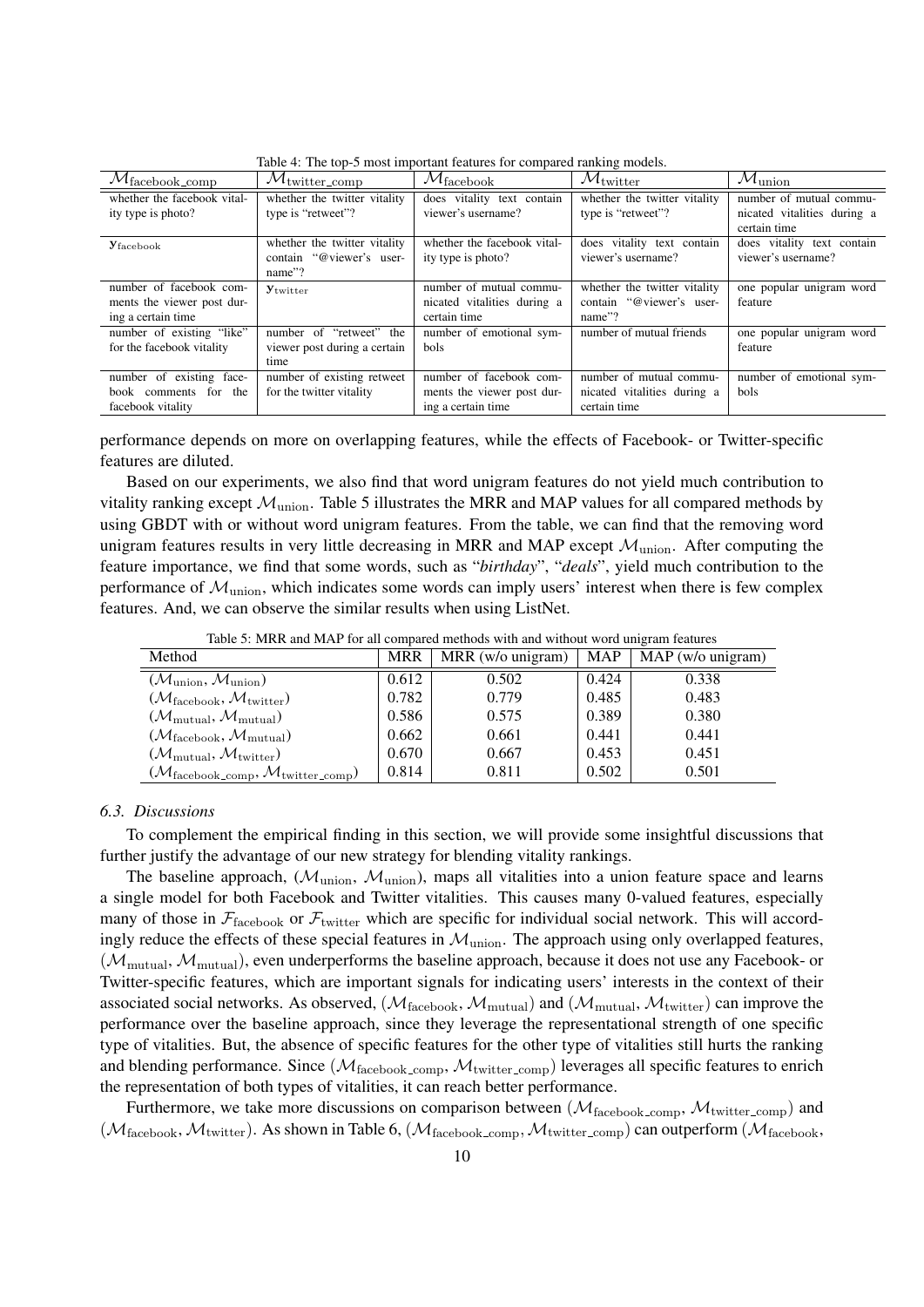$M<sub>twitter</sub>$ ) in terms of MRR and MAP metrics, and the t-test illustrates that the improvement are statistically significant (p-value*<* 0*.*04).

| Method                                                                      | <b>MRR</b> | Gain                     | <b>MAP</b> | Gain     |
|-----------------------------------------------------------------------------|------------|--------------------------|------------|----------|
| $(\mathcal{M}_{\text{facebook}}, \mathcal{M}_{\text{twitter}})$             | 0.782      | $4.09\% \pm 0.485$       |            | $3.51\%$ |
| $(\mathcal{M}_{\text{facebook}}, \mathcal{M}_{\text{twitter}})$ norm        | 0.790      | $3.04\% \pm 0.491$       |            | 2.24%    |
| $(\mathcal{M}_{\text{facebook\_comp}}, \mathcal{M}_{\text{twitter\_comp}})$ | 0.814      | $\overline{\phantom{a}}$ | 0.502      |          |

Table 6: MRR and MAP for  $(M_{\text{facebook},\text{comp}}, M_{\text{twitter},\text{comp}})$  compared with  $(M_{\text{facebook}}, M_{\text{twitter}})$ 

We hypothesize the major reason is that,  $M_{\text{facebook}}$  and  $M_{\text{twitter}}$  use different sets of features, and even the overlapping features may yield different distributions over Facebook v.s. Twitter. Thus, the ranking scores computed by  $\mathcal{M}_{\text{facebook}}$  and  $\mathcal{M}_{\text{twitter}}$  are likely to be incomparable in nature. To address this problem, it is necessary to learn an extra combining model to calibrate ranking scores from  $M_{\text{facebook}}$  and  $M_{\text{twitter}}$ . Previous studies, e.g. Kim et al. [17], have proposed some methods, such as the type scores in [17], to combine ranking scores of different types of content. In our experiments, we also apply a straightforward combining method, i.e. the min-max normalization, to calibrate the ranking scores from  $M_{\text{facebook}}$  and  $M_{\text{twitter}}$ , respectively. Table 6 demonstrates the performance of this method, denoted as  $(M_{\text{facebook}}, M_{\text{twitter}})$ norm, when we apply GBDT. From the table, we can find that  $(M_{\text{facebook\_comp}}, \mathcal{M}_{\text{twitter\_comp}})$  can still outperform  $(M_{\text{facebook}}, \mathcal{M}_{\text{twitter}})$ norm, and the t-test shows the significant improvement (p-value*<* 0*.*05). And, we can observe the similar results when using ListNet.

Indeed, it is very possible to find a better combining model that can achieve better performance. However,  $M_{\text{facebook\_comp}}$  and  $M_{\text{twitter\_comp}}$  can ensure the predicted scores naturally calibrated and comparable without the extra combining model. As shown in Table 4, **y**facebook and **y**twitter play important roles in  $M_{\text{facebook\_comp}}$  and  $M_{\text{twitter\_comp}}$ . Since they are predicted by  $M_{\text{mutual}}$  that inspired by mutual features, we can view **y**facebook and **y**twitter as relevance signals transferred between different types of vitalities. As a result, the further predicted grades  $M_{\text{facebook\_comp}}$  and  $M_{\text{twitter\_comp}}$  are naturally calibrated and comparable. Moreover, since they use  $y_{\text{facebook}}$  and  $y_{\text{twitter}}$  in training, both  $M_{\text{facebook\_comp}}$  and  $M_{\text{twitter\_comp}}$ take advantage of additional training data from the other social network to serve learning so as to benefit ranking and blending performance more by fully exploiting all available data.

#### 7. Conclusion and Future Work

In this paper, we presented, to our best knowledge, an early attempt to blending vitality rankings from heterogeneous social networks. We introduced the formalized problem of blending vitality rankings from heterogeneous social networks, and proposed a variety of content, users, and users correlation features for this task. Due to the heterogeneity of vitalities, we employ a divide-and-conquer strategy in order to fully exploit all available features for vitalities from each social network, respectively. A large scale evaluation over two popular social networks demonstrated the effectiveness of our method for blending vitality rankings. In the future, we will first investigate more composite features to better serve the blending performance. Furthermore, we will explore incorporating personalization into the blending process. In particular, we will examine divide users into several group based on topic analysis on their interests, so as to generate separate ranking models for each individual user group.

#### References

- [1] A. Dong, R. Zhang, P. Kolari, J. Bai, F. Diaz, Y. Chang, Z. Zheng, Time is of essence: improving recency ranking using twitter data, in: Proc of WWW, 2010.
- [2] J. Weng, E. Lim, J. Jiang, Q. He, Twitterrank: finding topic-sensitive influential twitterers, in: Proc of WSDM, 2010.